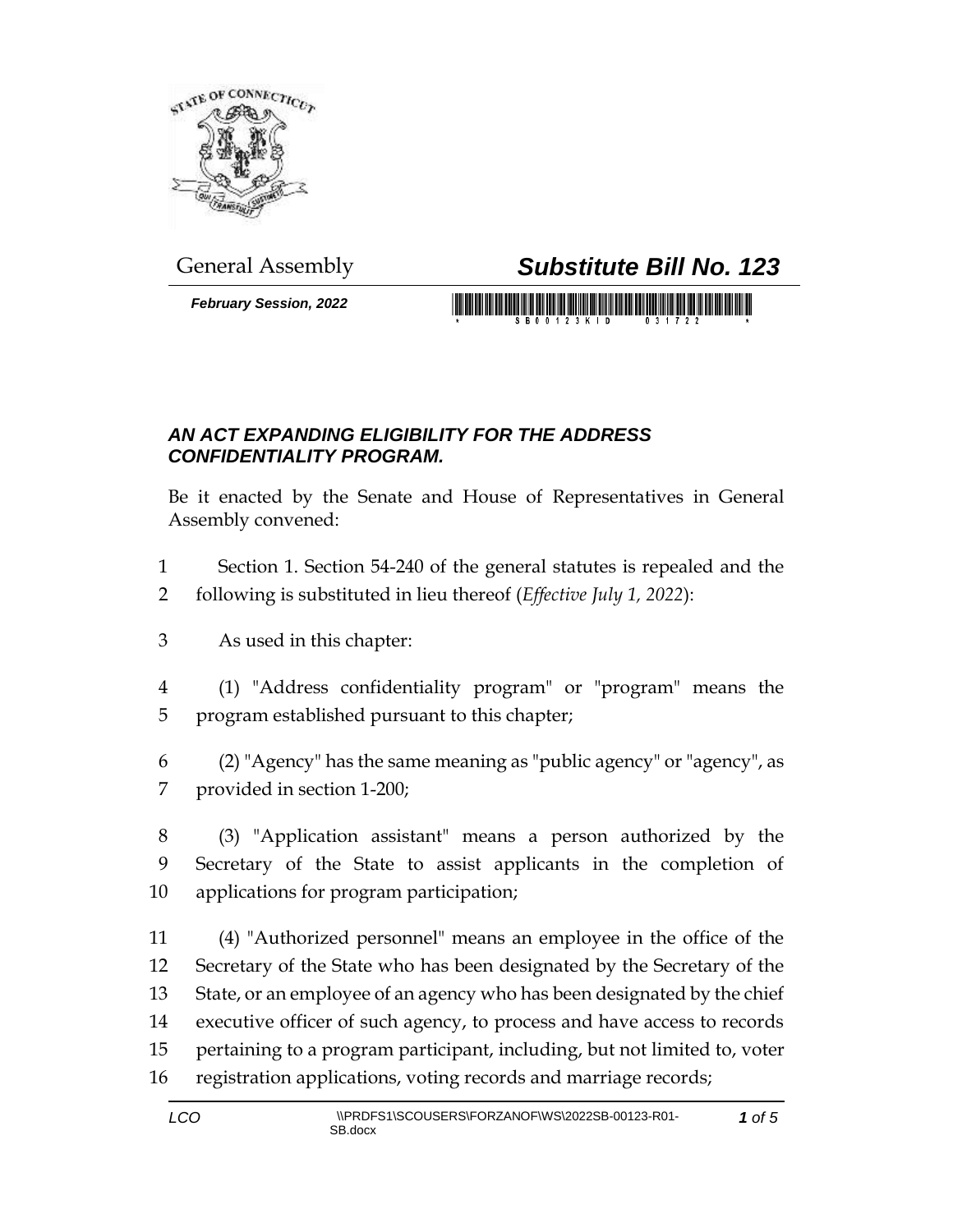(5) "Certification card" means a card issued by the Secretary of the State pursuant to section 54-240d;

 (6) "Confidential address" means a program participant's address or addresses as listed on such participant's application for program participation that are not to be disclosed, including such participant's residential address in this state and work and school addresses in this state, if any;

- (7) "Family violence" has the same meaning as provided in section 46b-38a;
- (8) "Injury or risk of injury to a child" means any act or conduct that constitutes a violation of section 53-21;

## (9) "Kidnapping" means any act that constitutes a violation of section 53a-92, 53a-92a, 53a-94 or 53a-94a;

 **[**(9)**]** (10) "Law enforcement agency" means the office of the Attorney General, the office of the Chief State's Attorney, the Division of State Police within the Department of Emergency Services and Public Protection or any municipal police department;

 **[**(10)**]** (11) "Marriage records" means an application for a marriage license, an issued marriage license, a license certificate or other documents related thereto;

 **[**(11)**]** (12) "Program address" means the post office box number and fictitious street address assigned to a program participant by the Secretary of the State;

 **[**(12)**]** (13) "Program participant" or "participant" means any person certified by the Secretary of the State to participate in the address confidentiality program;

 **[**(13)**]** (14) "Record" has the same meaning as "public records or files" as provided in section 1-200;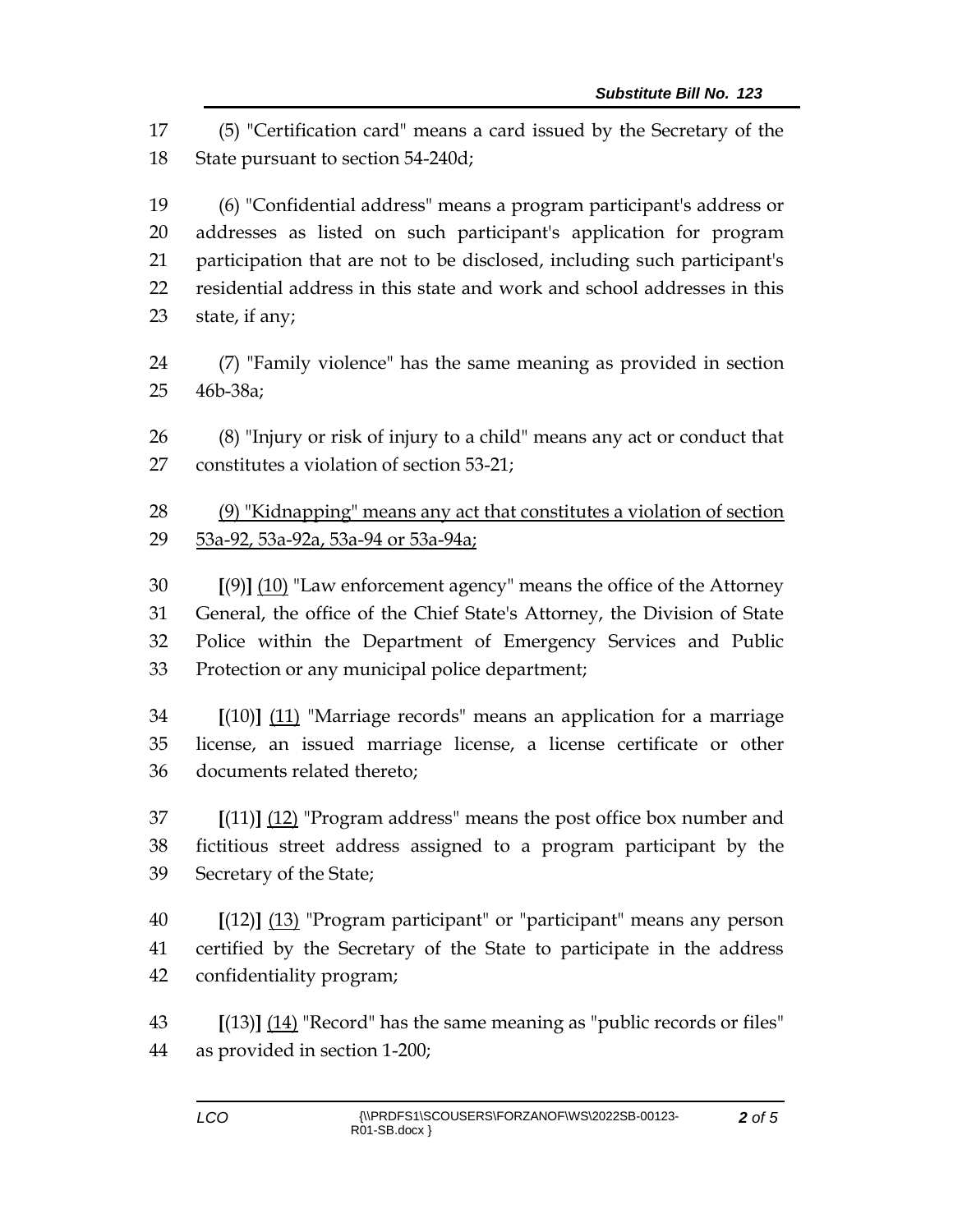**[**(14)**]** (15) "Sexual assault" means any act that constitutes a violation of section 53a-70b of the general statutes, revision of 1958, revised to January 1, 2019, or section 53a-70, 53a-70a, 53a-71, 53a-72a, 53a-72b or 53a-73a; **[**and**] [**(15)**]** (16) "Stalking" means any act that constitutes a violation of section 53a-181c, 53a-181d or 53a-181e; and (17) "Trafficking in persons" means any act that constitutes a violation of section 53a-192a. Sec. 2. Section 54-240a of the general statutes is repealed and the following is substituted in lieu thereof (*Effective July 1, 2022*): (a) There shall be an address confidentiality program established in the office of the Secretary of the State to provide a substitute mailing 57 address for any person who wishes to keep such person's residential address confidential because of safety concerns and (1) has been a victim 59 of  $(A)$  family violence,  $(B)$  injury or risk of injury to a child,  $(C)$  kidnapping, (D) sexual assault, **[**or**]** (E) stalking, **[**and who wishes to keep such person's residential address confidential because of safety concerns**]** (F) trafficking in persons, or (G) child abuse or neglect substantiated by the Department of Children and Families, or (2) filed a petition or had a petition filed on such person's behalf for the termination of parental rights that was granted pursuant to section 45a-717 or 46b-129.

 (b) The Secretary of the State shall adopt regulations, in accordance with the provisions of chapter 54, to carry out the provisions of this chapter. Such regulations may include, but need not be limited to, provisions for applications for participation in the address confidentiality program, certification of program participants, certification cancellation, agency use of program addresses, forwarding of program participants' mail, voting by program participants and recording of vital statistics for program participants.

Sec. 3. Section 54-240c of the general statutes is repealed and the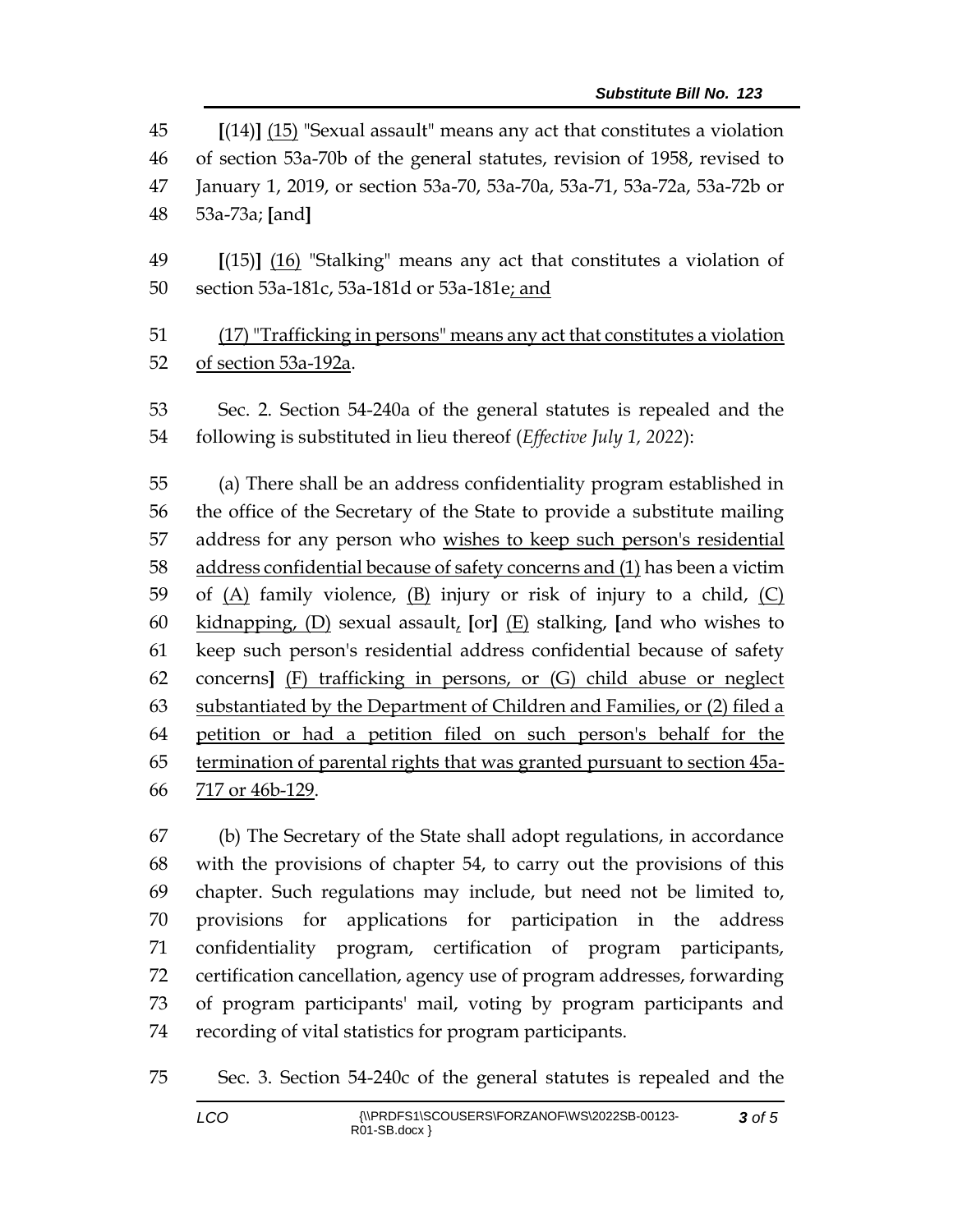following is substituted in lieu thereof (*Effective July 1, 2022*):

 The Secretary of the State shall certify an applicant or the person on whose behalf an application is made as a program participant if the application is filed in the manner and on the application form prescribed by the Secretary of the State and includes:

 (1) A statement made under penalty of false statement, as provided in section 53a-157b, that **[**(A)**]** the applicant or the person on whose 83 behalf the application is made  $(A)$  is a victim of  $(i)$  family violence,  $(ii)$ 84 injury or risk of injury to a minor,  $(iii)$  kidnapping,  $(iv)$  sexual assault, **[**or**]** (v) stalking, (vi) trafficking in persons, or (vii) child abuse or neglect substantiated by the Department of Children and Families, or (B) filed a petition or had a petition filed on such applicant or person's behalf for 88 the termination of parental rights that was granted pursuant to section 45a-717 or 46b-129, and **[**(B)**]** (C) the applicant fears for the **[**applicant's safety, for the safety of the applicant's children, for the safety of the person on whose behalf the application is made, or for the safety of the children**]** safety of the applicant, children living in the applicant's home, the person on whose behalf the application is made or children living in the home of the person on whose behalf the application is made;

 (2) Documentation supporting the statement made pursuant to subdivision (1) of this section;

 (3) A designation of the Secretary of the State as the agent of the applicant or the person on whose behalf the application is made for service of process and for receipt of first class mail;

 (4) The residential address in this state, the work and school addresses in this state, if any, and the phone number or numbers, if available, that are to remain confidential, but which may be used by the Secretary of the State or authorized personnel to contact the applicant or the person on whose behalf the application is made; and

 (5) The application preparation date, the applicant's signature and the signature of the application assistant who assisted the applicant in